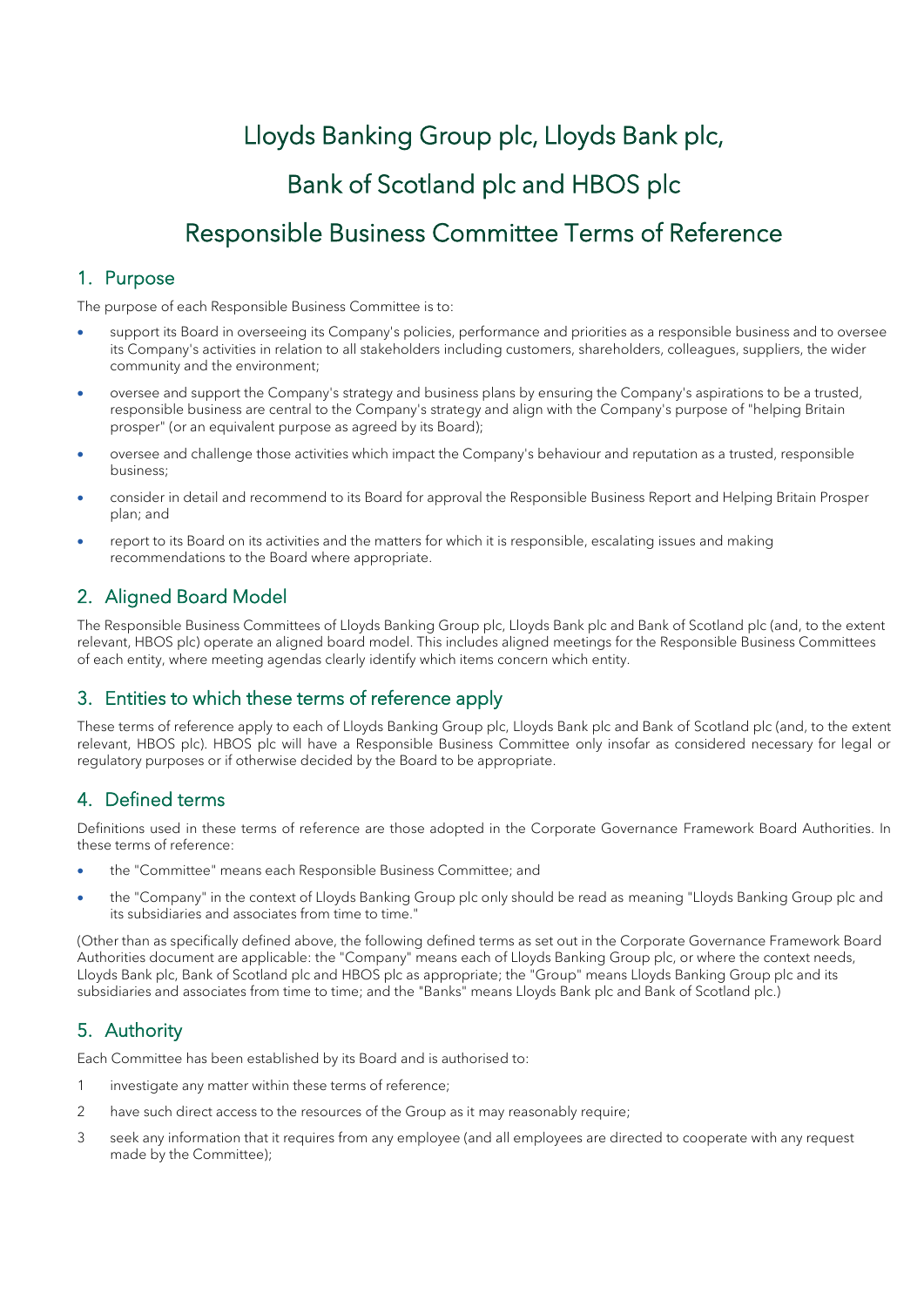- 4 secure the attendance of any employee, or third parties with relevant experience and expertise, at meetings of the Committee if it considers this necessary;
- 5 engage outside legal or other independent professional advisers and access appropriate funding for the payment of relevant fees and expenses;
- 6 obtain assurances and, when appropriate reports, from the boards of subsidiary companies which have appointed separate responsible business committees; and
- 7 delegate any of its responsibilities to any person, including any of its members, or to one or more sub-committees which are to report back to the Committee.

Each Committee shall work and liaise as necessary with all other Committees of its Board, and periodically review interactions between its Board and the other Committees.

## 6. Responsibilities

The responsibilities of each Committee will be to:

## A. Responsible business assurance

- Review and agree the Company's overall framework and priorities to deliver its aspirations as a responsible business acting responsibly in:
	- a. the Company's core business activities as the Company impacts customers, shareholders, colleagues, suppliers, the wider community and the environment; and
	- b. the Company's activities in the wider community that build on and support the long-term sustainability of the Company's core business.
- 2 Receive information on assurance activity, undertaken on an at least annual basis, to demonstrate that the Company operates well as a responsible business with regard to:
	- a. the responsible treatment of customers;
	- b. the responsible treatment of colleagues, and inclusion and diversity; and
	- c. the responsible treatment of suppliers and other organisations on which the Company has an impact.
- 3 Monitor how the Company's assurance activities are reflected in stakeholder measures of reputation and trust as a responsible business.
- 4 Report its conclusions and recommendations to the Board, escalating any issues as appropriate.

### B. Codes, principles and standards

1 Review and oversee the adoption of the Company's codes, principles and standards which relate to the Group's responsible business approach (including in relation to business ethics and modern slavery) and report its conclusions and recommendations to the Board, escalating any issues as appropriate.

## C. Helping Britain Prosper and associated reporting

- Oversee the delivery and embedding of Helping Britain Prosper (and/or any other related or comparable initiatives or commitments), including the:
	- a. measurement of performance against any associated plan;
	- b. development of the internal and external narrative; and
	- c. Company's reporting about responsible business in the annual report and accounts.
- 2 Report its conclusions and recommendations to the Board, escalating any issues as appropriate.

### D. Responsible business activity

- 1 Oversee the Company's approach to supporting efforts to be a responsible employer and delivering a positive impact in communities – the areas of focus and priorities may change from time to time and may include oversight of the:
	- a. company's digitisation strategy as it relates to the development of digital skills for vulnerable customers and communities;
	- b. development and delivery of the Company's vulnerable customer strategy;
	- c. Company's support for its independent charitable foundations;
	- d. Company's inclusion and diversity activity; and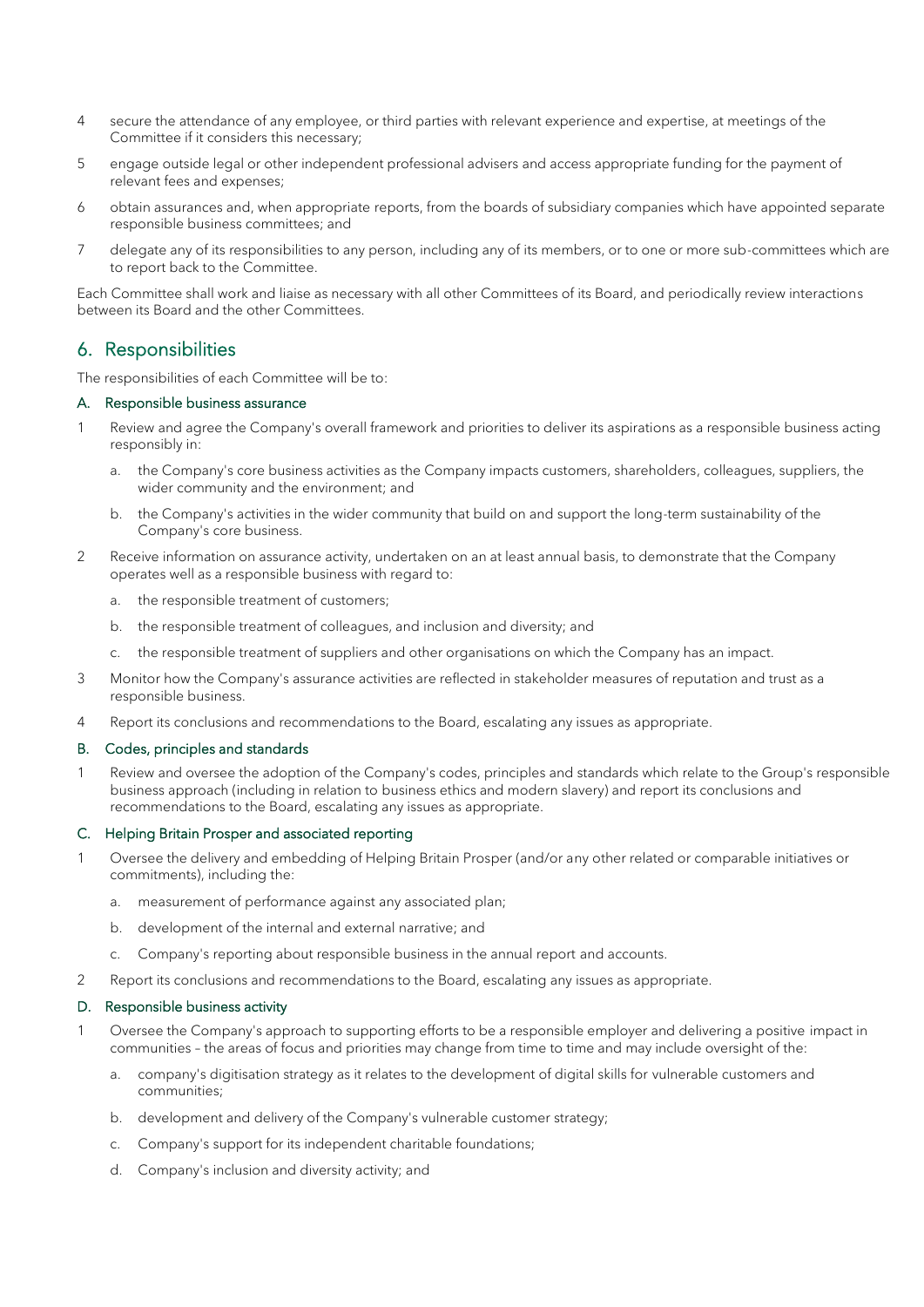- e. direction of the Company's work on mental health.
- 2 Oversee the Company's delivery of the Society of the Future programmes (and/or any other related or comparable initiatives or commitments) across the broad societal themes identified from time to time, including the:
	- a. measurement of performance against any associated plan; and
	- b. development of the internal and external narrative.
- 3 Report its conclusions and recommendations to the Board, escalating any issues as appropriate.

## E. Environmental sustainability

- 1 Oversee the Company's implementation of the Group's Environmental Sustainable Business activity, including:
	- a. the Company's approach to responding to global issues of environmental sustainability;
	- b. delivery of activities that go beyond the Society of the Future programmes referred to in paragraph D2; and
	- c. development of the Company's future strategy on the problems and potential solutions to arrest and reverse the decline in biodiversity.
- 2 Report its conclusions and recommendations to the Board, escalating any issues as appropriate.

## F. Culture and workforce engagement

- 1 Review the development and promotion of the Company's culture and the effectiveness of workforce engagement mechanisms, including:
	- a. ensuring that workforce policies and practices are consistent with the Company's values and support its long-term sustainable success;
	- b. ensuring that the workforce is able to raise any matters of concern;
	- c. reviewing the workforce feedback on engagement and culture; and
	- d. overseeing the development of new ways of working.
- 2 Report on an at least annual basis to the Board on engagement activity undertaken, key themes or issues raised and recommendations, escalating any issues as appropriate.

## G. Other matters

- 1 Monitor how the Company's responsible business agenda is being communicated to stakeholders and provide feedback to the Board and executive management as appropriate.
- 2 Oversee the Company's relationships with academic institutions conducting research into responsible business, and with industry groups and other external forums seeking to understand and support the development of best practice in responsible business.
- 3 Give due consideration to all relevant laws and regulations, including the provisions of the UK Corporate Governance Code and associated guidance and best practice, the FCA and PRA rules and guidance.

## 7. Membership

## A. Members

- 1 At all times each Committee shall comprise at least three members. All members of each Committee must be independent Non-Executive Directors (within the meaning of the UK Corporate Governance Code) including either the Group Chair or Deputy Chair.
- 2 Members of each Committee shall be appointed by its Board on the recommendation of its Company's Nomination and Governance Committee, in consultation with the Chair of the Responsible Business Committee.
- 3 Appointments to each Committee shall be for a period of up to three years, which may be extended for two further threeyear periods provided that the director still meets the criteria for membership of the Committee.
- 4 Members of each Committee shall be provided with appropriate and timely training coordinated by Group Secretariat, both in the form of an induction programme for new members and on an ongoing basis for all members.

## B. The Chair

1 The Chair of each Committee shall be appointed by its Board on the recommendation of its Board's Nomination and Governance Committee. The Chair role will be held by the Chair of the Lloyds Banking Group plc Responsible Business Committee.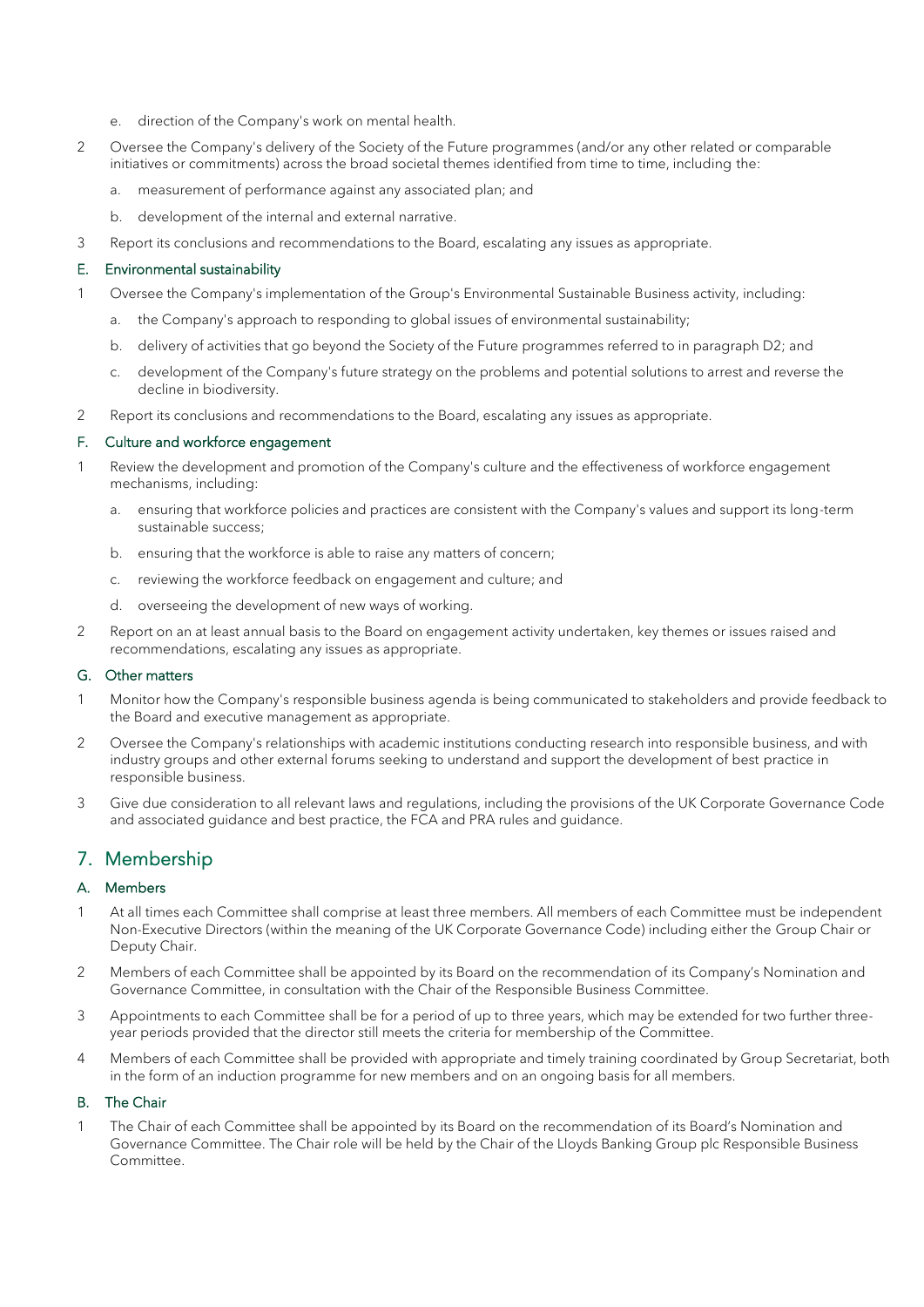- 2 In the Chair's temporary absence, one of the other members of the Lloyds Banking Group plc Committee nominated by the Chair in advance or elected by the other members of that Committee will act as Chair.
- 3 The Chair's primary responsibility is chairing, and overseeing the performance of the role of the Committee.
- 4 The Chair's other responsibilities in respect of the Committee include:
	- a. ensuring that the Committee meets with suitable frequency;
	- b. fostering an open, inclusive discussion which challenges executives, where appropriate;
	- c. ensuring that the Committee devotes enough time and attention to the matters within its remit;
	- d. helping to ensure that the Committee and its members have the information necessary to discharge its and their duties and tasks;
	- e. reporting to the Board on the Committee's activities;
	- f. facilitating the running of the Committee to assist it in providing independent oversight of executive decisions;
	- g. safeguarding the independence and overseeing the performance of the Committee;
	- h. ensuring that the regulatory requirements in relation to the Committee are satisfied; and
	- i. engaging with stakeholders, including the PRA, FCA and principal shareholders, on behalf of the Committee.
- 5 The Chair will be available, wherever possible, at the Group's AGM.

## C. Quorum

- 1 The quorum for meetings of each Committee will be any three members.
- 2 If a quorum of members is not available for a particular meeting, a majority of the members present may co-opt any independent Non-Executive Director of its Company to that Committee for that meeting if necessary, to constitute a quorum.

## D. Attendees

- 1 Only members of each Committee have a right to attend meetings of that Committee.
- 2 Each Committee may invite such non-Member attendees as it deems necessary to fulfil its responsibilities. The Group Chief Executive Officer (or their delegated nominee) will normally attend meetings.

## 8. Committee management

## A. Secretary

1 The secretary to each Committee shall be the Company Secretary or their nominee.

### B. Frequency

1 Each Committee shall meet as often as is necessary to fulfil its responsibilities, and not less than four times a year.

## C. Notice, agenda and papers

- 1 The secretary to the Committee shall call meetings of the Committee at the request of any of:
	- a. the Chair of the Committee;
	- b. any member of the Committee.
- 2 Group Secretariat shall circulate notice of the meeting (confirming date, time and venue), the agenda and papers to all members of the Committee electronically at least four working days before the meeting (or such shorter period as may be agreed by the Chair of the Committee) to enable full and proper consideration of the relevant issues.

## D. Minutes and Record of Membership

- The secretary to each Committee shall minute the proceedings of all meetings, including recording the names of those present and in attendance. In light of the Aligned Board Model, the minutes of the meetings of the various Committees will be produced as a composite document but will identify the Committee(s) by which any issue has been considered, so as to make clear the Company to which such issue relates and also identify any potential RFB Conflict Matter and any action taken or to be taken in relation to such potential RFB Conflict Matter.
- 2 The secretary to each Committee shall ascertain, at the beginning of each meeting, the existence of any conflicts of interest and minute them accordingly.